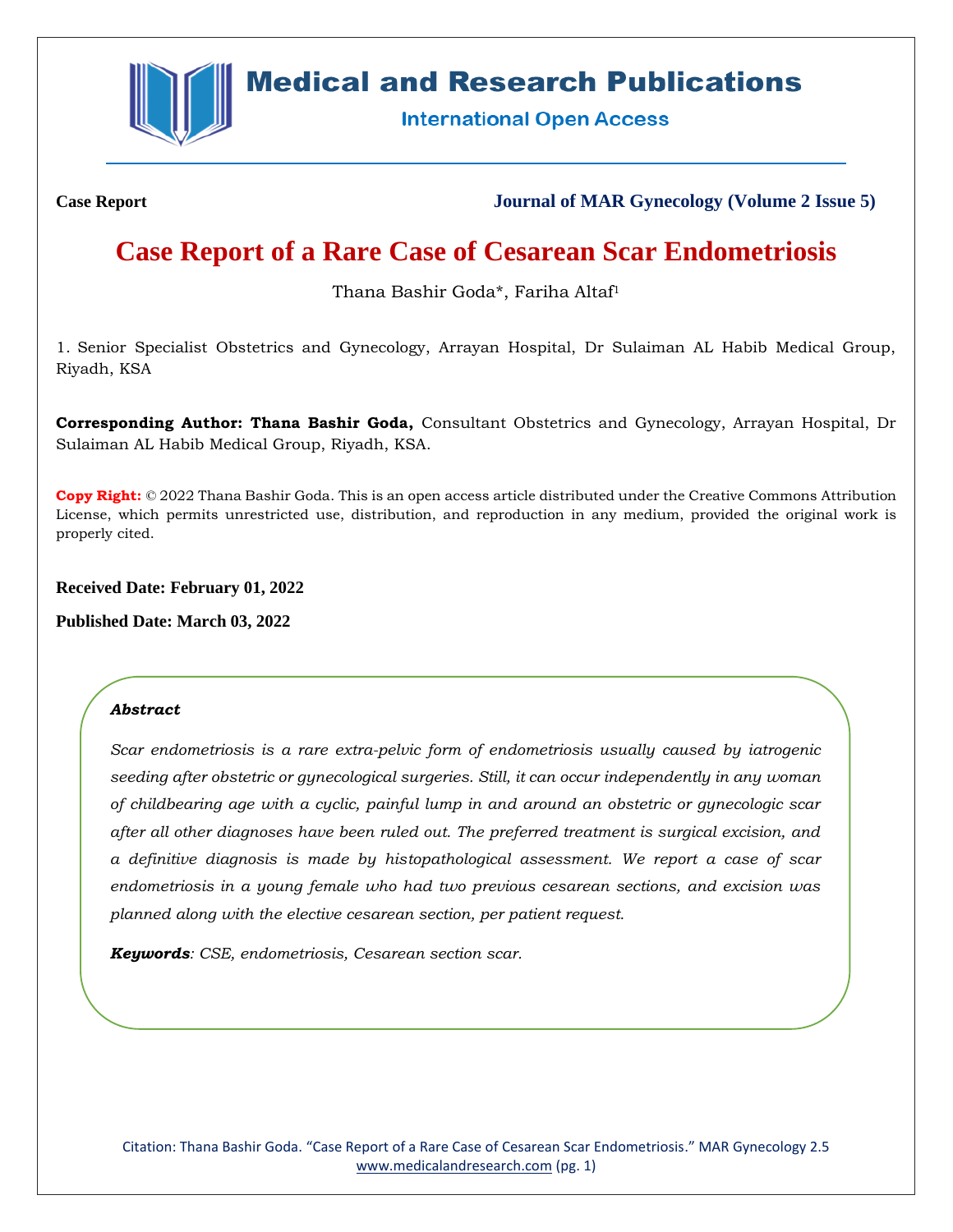# **Introduction**

Endometriosis is an estrogen-dependent chronic disorder described first by Karl Von Rokitansky in 1860. **(1)** In this condition, the stromal tissue and functional endometrial glands are seen outside the uterine cavity, most commonly the pelvis, including the ovaries, the uterosacral ligaments, the pouch of Douglas, the bladder, distal ureter, and the rectosigmoid colon. Endometriosis can affect the heart, liver, kidney, lungs, central nervous system, and abdominal wall, in addition to the pelvic cavity. The most widely accepted theory of its formation is direct implantation. **(2)**. Ectopic endometriosis foci are not usually malignant **(2).** Patients sometimes present to general surgery clinics with a painful lump. The diagnosis can be confused with abscess, lipoma, hematoma, sebaceous cyst, stitch granuloma, incisional hernia, or tumors when it appears in the abdominal wall, causing a delay in diagnosis. **(3)**. The researchers determined that undergoing a cesarean section increased the risk of endometriosis. They found one extra case of endometriosis for every 325 women who had a cesarean section. However, it has been reported in episiotomy, hysterectomy, and laparotomy scars **(4).**

## **Case Report**

A 37year-old woman was seen in the outpatient Obstetrics and Gynecology department at our Arrayan Hospital on Jan 24, 2021. She presented for antenatal care. She was in her third pregnancy and had two children delivered by cesarean section. She had a history of asthma and an appendectomy. She had her first cesarean section in 2010 due to face presentation, and the second cesarean was done electively in October 2012. Her postoperative recovery was uneventful.

Next, she presented in Nov 2012 with an episode of pain left iliac fossa to the antenatal clinic. Her pregnancy test was negative, and urine analysis revealed mild urinary tract infection. She was given treatment for a urinary infection.

Later about five years after the cesarean section, in June 2017, she reported to a gastroenterologist with a history of intermittent lower abdominal pain. She had regular bowel habits, and there was no history of fever or weight loss. Examination revealed a small nodular mass of 1x2 cm size and firm in consistency, just beneath the scar at the left end. The cesarean scar was otherwise normal. The patient noted occasional regression of the mass. A provisional diagnosis of a query lipoma or hernia was made. An ultrasound abdomen was ordered, which showed a nonspecific hypoechoic mass of the subcutaneous fat with an impression of a dermatofibroma. (Figure 1).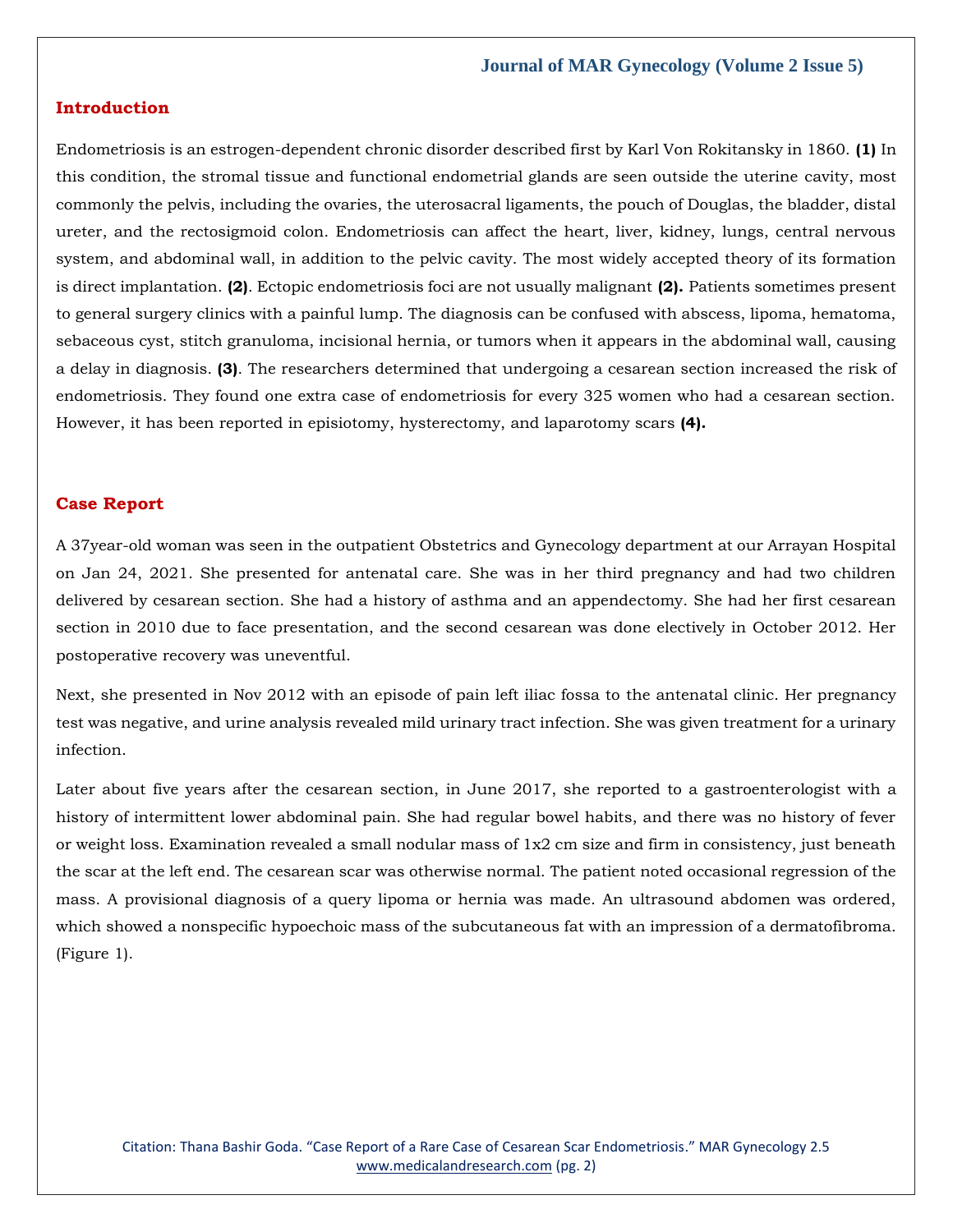

**Figure 1:** Ultrasound showing a hypoechoic mass at the scar site.

The patient was referred to a general surgeon, who offered an excision, but she opted to wait. For two years, she had an intrauterine contraceptive device (IUCD) inserted for contraception.

On Nov 10, 2018, she presented with cyclical pain during her periods and wanted removal of IUCD. The device was removed, and she was offered excision, but she preferred to wait till the next delivery. Subsequently, she conceived spontaneously and followed in the antenatal clinic. Her pregnancy was unremarkable, and she was otherwise healthy. She had a history of two cesarean sections; therefore, she opted for excision at the elective cesarean section. Her expected delivery date was Aug 29, 2021, and a cesarean section (LSCS) was planned at 38 weeks gestation. Ultrasound was reviewed, and the case was discussed with the surgeon who decided excision on the same day as LSCS.

The patient was admitted on Aug 14, 2021, after preoperative checks, for the elective cesarean section. She delivered a healthy baby boy at 1117 hrs, with an Apgar of 9/10 and weighing 2650 grams. No intraabdominal pathology was found. (Figure 2).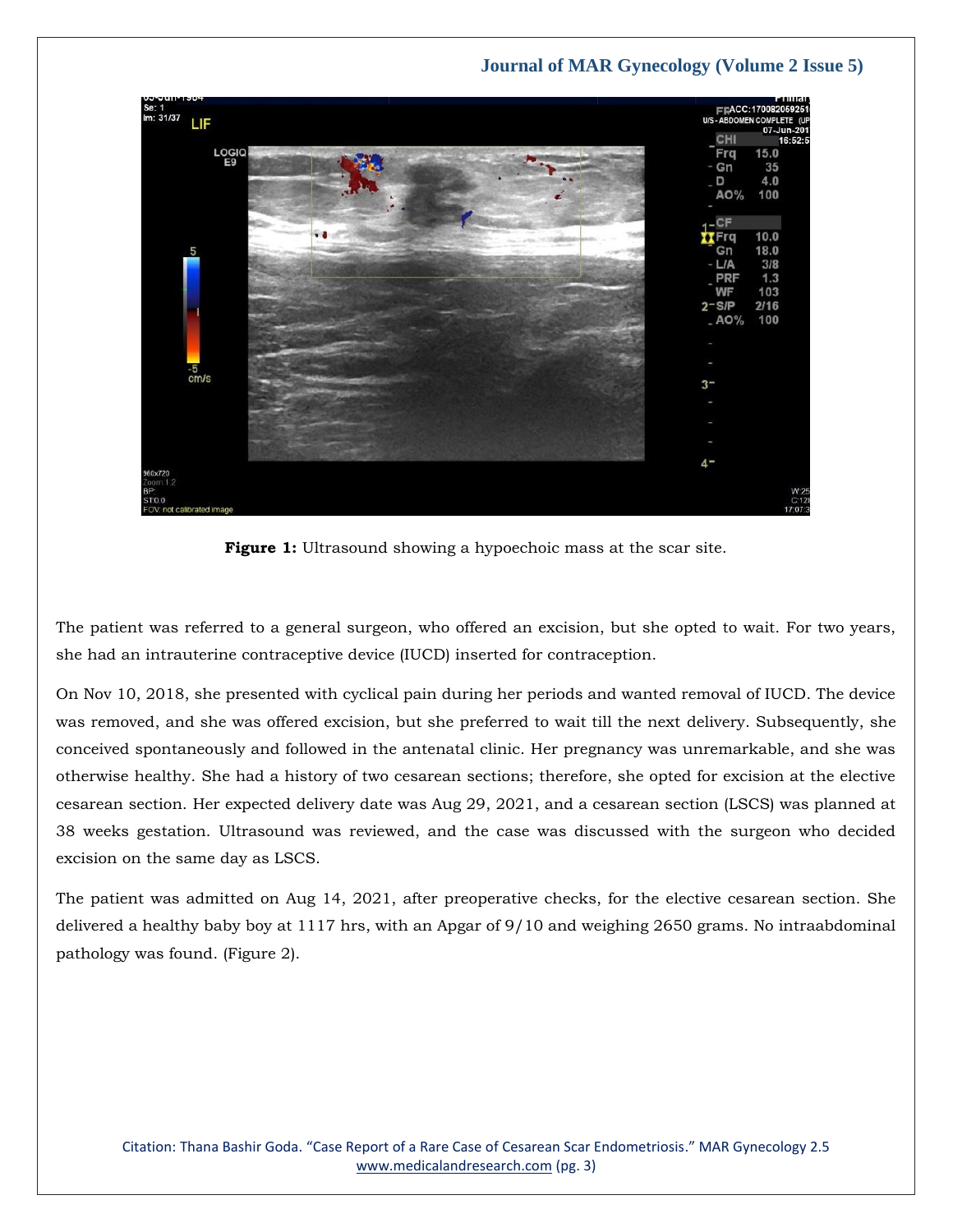

**Figure 2:** Ultrasound showing normal pelvic structures. No intraabdominal pathology was found.

The surgeon successfully performed the excision of the mass at the end of the cesarean section. Gross examination showed multiple tanned, yellow fibrofatty tissue fragments aggregating 4x 3x 2 cm. The specimen was sent to the laboratory for histopathological examination.

The patient was discharged from the hospital on the fourth postoperative day after a successful recovery. On follow-up in the clinic on the ninth postoperative day, she had been doing well, and her cesarean wound was clean and dry. Histopathology specimen revealed endometrial glands and stroma on fibro adipose and muscular tissue background. The report supported the diagnosis of scar endometriosis. (Figure 3). The patient has been advised for the regular follow-up to check for any recurrence.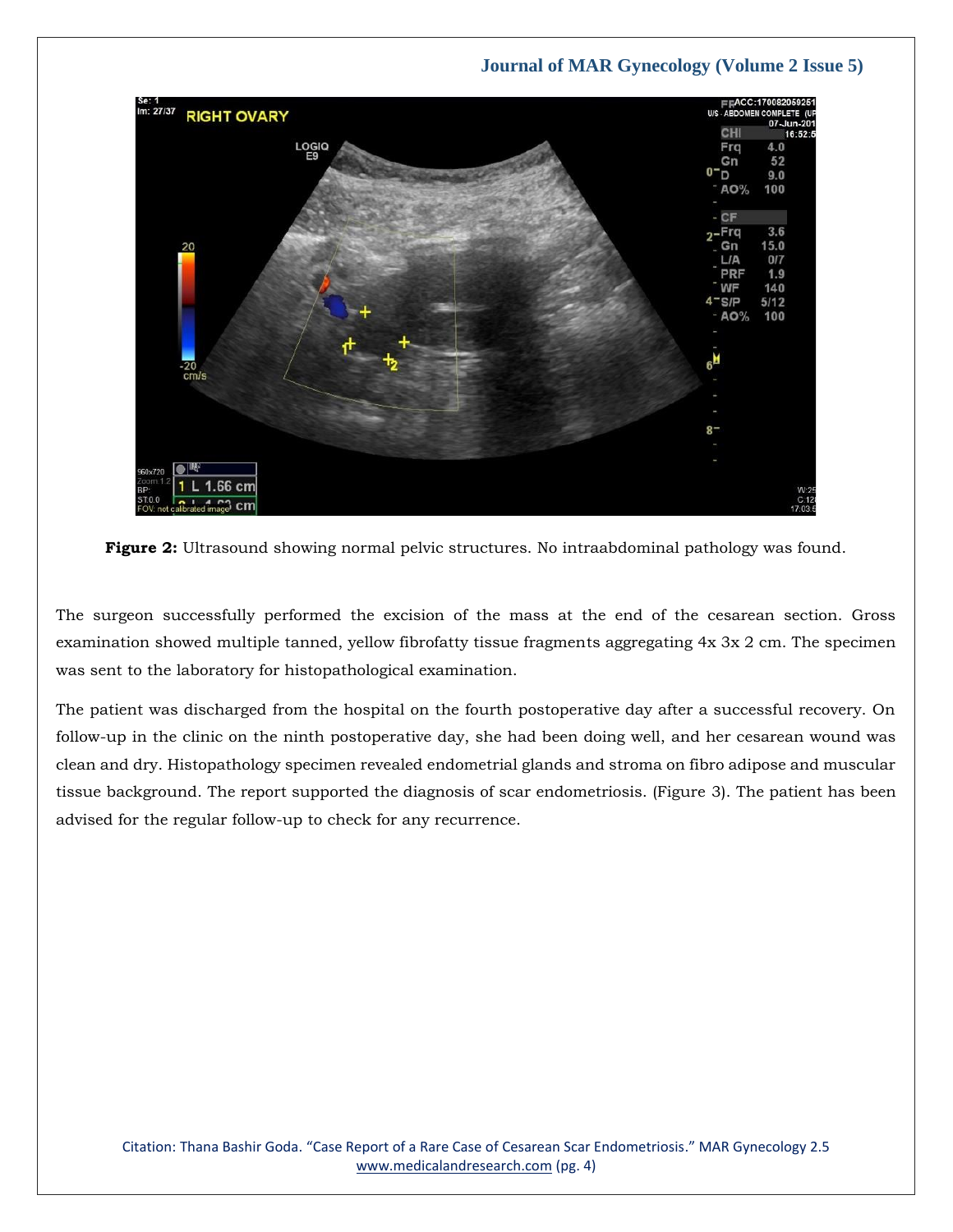# **HISTOPATHOLOGY DEPARTMENT**

#### Diagnosis:

"? Scar tissue", excision:

- Endometriosis.

## Comment:

The specimen consist of fibroadipose and muscular tissue. There are endometrial glands and stroma with extensive decidualization. The findings are consistent with endometriosis.

#### **Gross Description:**

The specimen is received in formalin labeled "?? Scar endometriosis" and consists of multiple tan-yellov fibrofatty tissue fragments aggregating  $4.0 \times 3.0 \times 2.0$  cm. The specimen is sectioned and representativ sections are submitted in four cassettes.

## **Specimen Submitted:**

?Scar endometriosis.

#### **Clinical History:**

37 year-old female with swelling on side of previous scar.

**Figure 3:** Histopathology report confirming scar endometriosis.

### **Discussion**

Scar endometriosis (CSE) is a rare condition with an incidence between 0.03% and 1.7%, and surgical scar endometriosis, which occurs after cesarean sections, has an incidence of 0.03-0.4%. **(5)**.

A cyclical or non-cyclical painful mass is the most common finding. Endometrial or placental cells are transplanted into the wound during the surgical procedure. Hormonal changes influence this tissue. Estrogen stimulates it, resulting in discomfort, swelling, soreness, and discharge, all of which are common signs of scar endometriosis. **(6)**.

Scar endometriosis is frequently misdiagnosed due to the wide range of signs and symptoms. This happened in our case, and as the patient got pregnant, her symptoms sometimes regressed.

Endometriosis is characterized by cyclical fluctuations in the size and intensity of discomfort during menstruation, but only 20% of patients suffer from these symptoms. **(7)**. Our patient complained of pain related to her cycles in the pre-pregnancy period.

Even though endometrial cells are implanted at surgery, patients may present months or years later. The same happened in our case. Elabsi et al. described an abdominal wall endometrioma that developed 22 years after cesarean surgery. **(8)**. In our report, the postsurgical period of the patients was eight years, and symptoms

Citation: Thana Bashir Goda. "Case Report of a Rare Case of Cesarean Scar Endometriosis." MAR Gynecology 2.5 [www.medicalandresearch.com](http://www.medicalandresearch.com/) (pg. 5)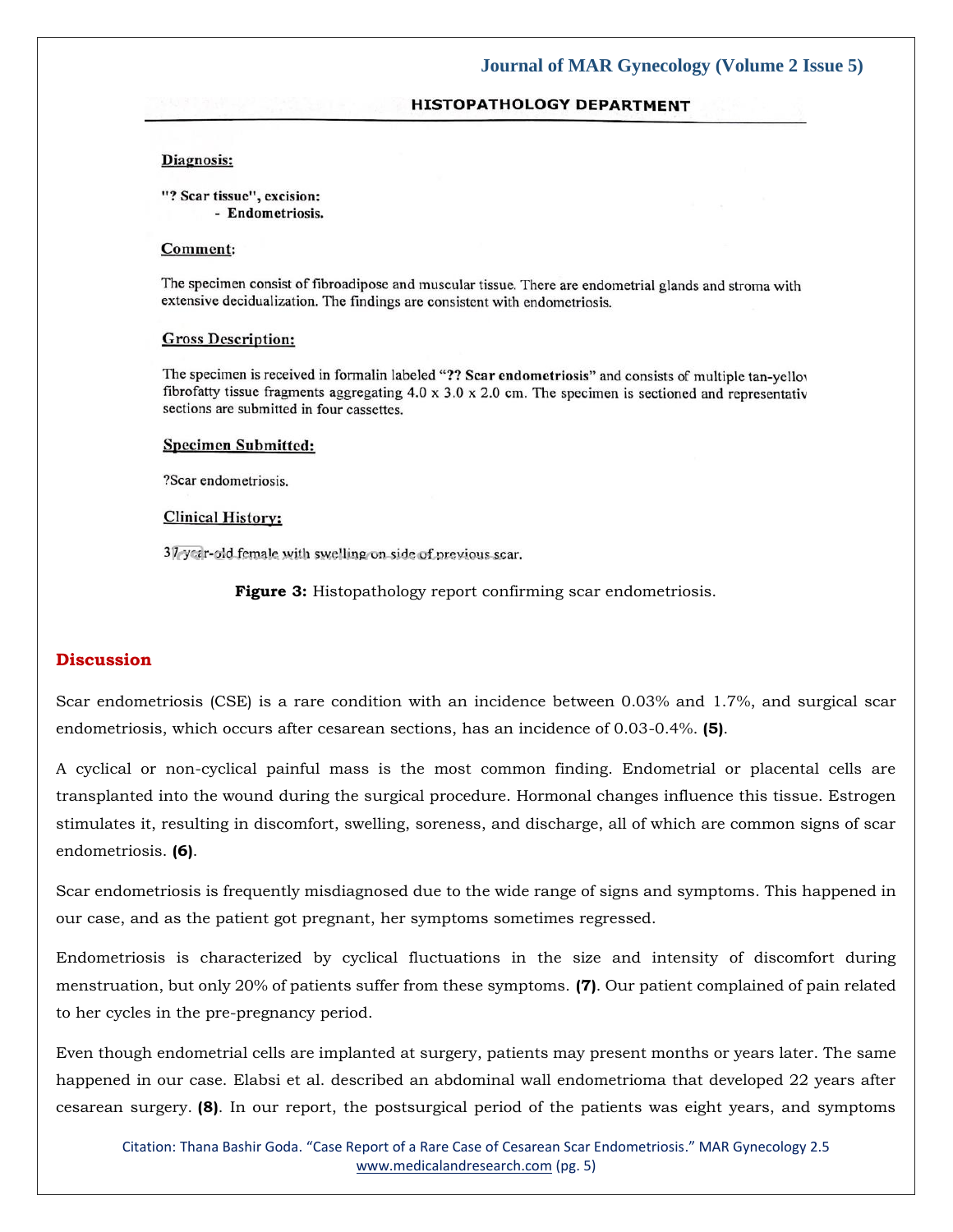appeared for the past four years. Even though scar endometriosis may occur three months to 10 years after gynecologic surgery, the mean occurrence period is 30 months.

Ultrasound with color Doppler, CT (Computed Tomography) scan, and MRI ( Magnetic Resonance Imaging) can all be used to make the diagnosis, although these tests are not very specific. **(9)**. Fine needle aspiration cytology is a fast, low-cost, and accurate diagnostic tool; however, there are some drawbacks, possibilities of seeding cells along the needle's tract. This could happen again in the future. **(10)**. Ultrasonography can provide information on the size, location, margins, and internal structure, even in a small mass. It can quickly distinguish between solid and cystic masses. A CT scan or an MRI can be employed if the diagnosis is in dispute. MRI can help define the anatomy of the soft tissue mass and its surrounding structures. Although the various imaging modalities are nonspecific, they help assess the degree of disease and aid in planning the surgical resection. Our patient had an ultrasound, but the diagnosis was not precise.

Medical therapy and surgery are the most common treatments for scar endometriosis. The main issue with medical management is the high recurrence rate after discontinuation, the side effects and interference with fertility. Surgical treatment provides the best opportunity for a definitive diagnosis and treatment of cesarean scar endometriosis. During excision, make sure at least clear margins of at least 1 cm away from the solid tissue should be included in the excision. **(11)**. Furthermore, abdominal wall endometriosis incorporated into the abdominal wall musculature necessitates en bloc resection of the underlying myofascial elements. The excision site must be sterilized with neomycin or 0.9 percent sodium chloride solution. The abdominal wall can sometimes be rebuilt using a synthetic mesh to help to prevent a postoperative hernia. Histopathology is the most accurate method of diagnosing this condition.

The presence of endometrial-like glands spindled endometrial stroma, and hemosiderin accumulation inside macrophages or in the stroma all indicate endometriosis. **(11).**

On the other hand, preoperative medical treatment may be beneficial in reducing the lesion. Local recurrence is unpredictable and can occur, particularly after incomplete surgical excision. Bektas et al. discovered a 9.1 percent recurrence rate. Instead, when used as adjuvant hormonal therapy following surgical excision, it decreased recurrence from 42.9 percent to 11 percent. **(12)**. Our patient was symptom-free following surgery; however, long-term follow-up will be required to confirm a complete cure.

Scar endometriosis is most common after previous cesarean sections, as in our case. Medical management was used in a case report; however, it was unsuccessful due to recurrence. Finally, surgical excision resulted in complete remission. **(13)**. In another case report. **(14)**, lesions were misdiagnosed as stitch granulomas. They were treated surgically, and histopathology confirmed the diagnosis.

Scar endometriosis is thought to develop due to iatrogenic auto-transplantation of endometrial cells during surgery. Apart from the pelvic organs, it can be found in the lungs, liver, kidneys, ureters, central nervous system, abdominal scar tissues, and extremities. The abdominal scar endometriosis has been noted after hysterectomy and excision of ovarian endometrioma. Endometriosis at the episiotomy site is also uncommon in

Citation: Thana Bashir Goda. "Case Report of a Rare Case of Cesarean Scar Endometriosis." MAR Gynecology 2.5 [www.medicalandresearch.com](http://www.medicalandresearch.com/) (pg. 6)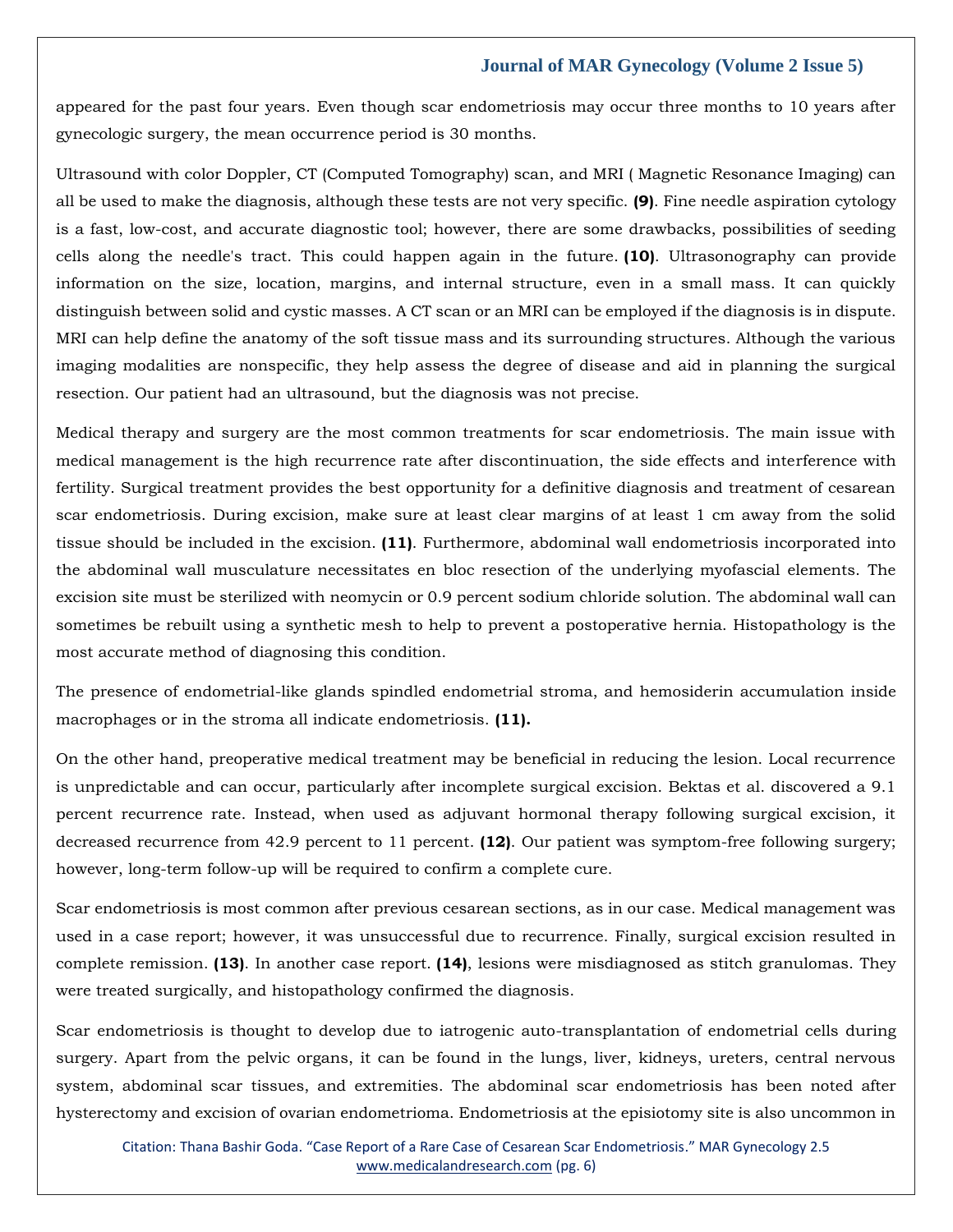the literature. A case report described two rare cases of scar endometriosis: one after a laparotomy for a pregnancy in a rudimentary horn and the other in the scar from laparoscopic surgery for ovarian endometrioma **(15)**.

One of the most accepted theories to describe CSE is the mechanical iatrogenic implantation theory. Endometrial cells inoculated directly into the surgical area can cause various clinical symptoms due to the proliferation of these cells under the influence of female hormones. Although CSE has many different clinical presentations, the most common symptoms and signs are cyclic pain, localized swelling, and tenderness. **(16)**

Risk factors of scar endometriosis have been studied and include hysterotomy at less than 22 weeks of pregnancy as a significant factor, heavy menstrual flow, and alcohol intake. **(17)** High parity has been considered a protecting factor. The main risk factor has been studied as obstetric surgery as it can expose many endometrial cells, which get entrapped in the wound. **(18)**; especially noted in obese and overweight.

It has been postulated that failure to close the parietal and visceral peritoneum at the time of cesarean section may increase the risk of CSE. **(19)**. Other strategies include not using a sponge to clean the endometrial cavity based on implantation theory. Strict cesarean delivery control is strongly advised. A high index of clinical suspicion is needed for early diagnosis and to avoid unnecessary referrals. Complete wide excision with clear margins can serve both diagnostic and therapeutic purposes.

# **Conclusion**

CSE stands for cesarean scar endometriosis, a rare form of extra-pelvic endometriosis. Endometrial cells are implanted directly into the surgical region and, under ideal conditions, can proceed to endometriosis. When it is present in the abdominal wall, it can be confused with abscess, lipoma, hematoma, sebaceous cyst, stitch granuloma, incisional hernia, or tumors resulting in a delay in diagnosis. Although CSE can present in various ways in the clinic, the mainstay for early diagnosis is the awareness of the usual clinical symptoms. The diagnosis can be made on ultrasound with color Doppler, CT scan and MRI, but these investigations lack specificity. Patients who visit the hospital with symptoms of a mass on the abdominal wall, previous surgical history, and a painful mass becoming increasingly severe during menstruation periods must be questioned in full. Excision with a secure margin is necessary for the treatment of scar endometriosis. Special precautions should be taken during surgery to avoid spreading the endometrial tissue and covering the margins of the incision to form a physical barrier.

**Conflict of Interest:** No conflict of interest has been declared by any authors.

**Ethical permission is n**ot required. The case has been presented as anonymous.

**Author's contributions**: FA formal analysis and writing study conceptualization review and editing.

Citation: Thana Bashir Goda. "Case Report of a Rare Case of Cesarean Scar Endometriosis." MAR Gynecology 2.5 [www.medicalandresearch.com](http://www.medicalandresearch.com/) (pg. 7)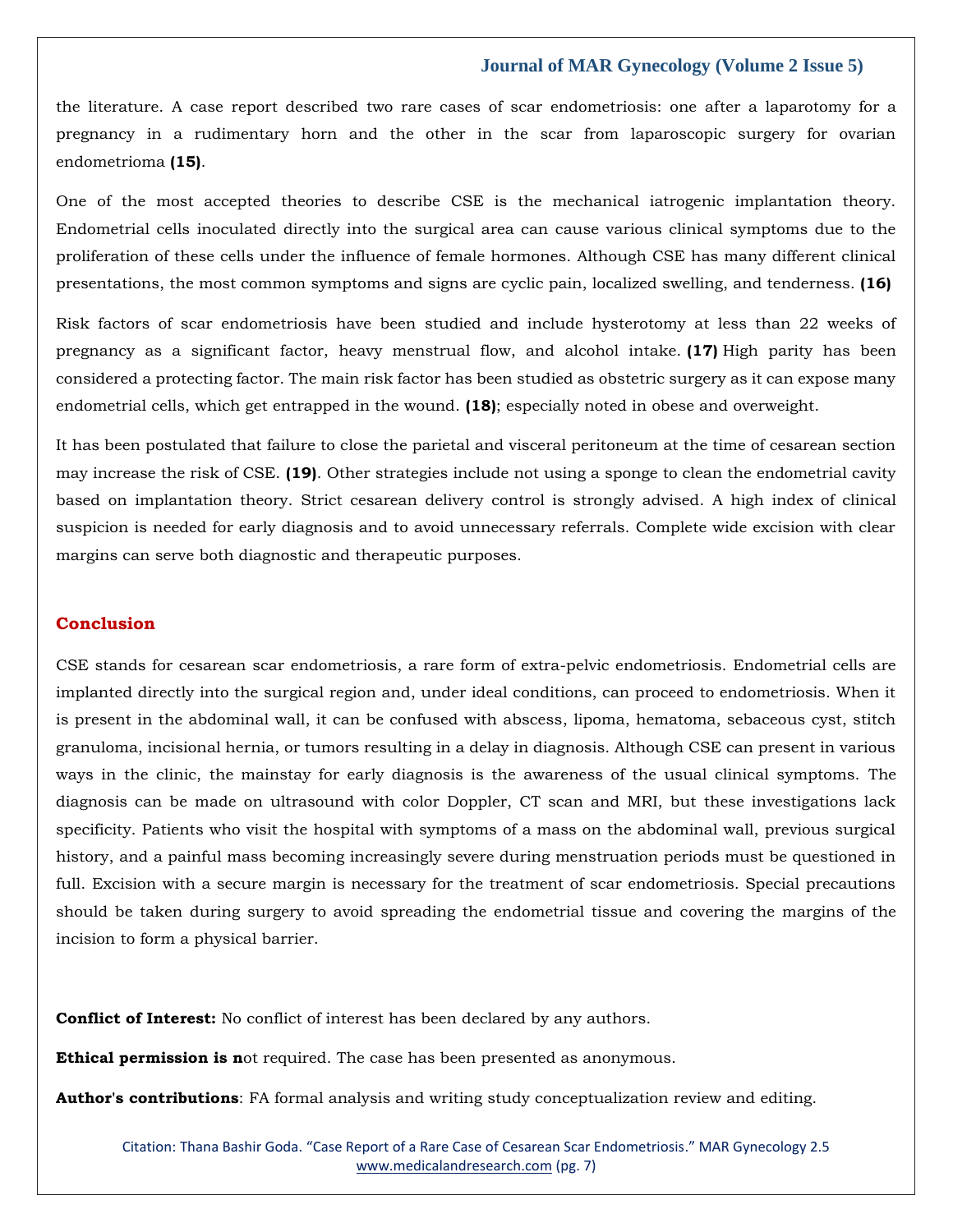## **References**

(1[\)American College of Obstetricians and gynecologists. Obstetrics and Gynecology. Practice bulletin no. 114:](https://www.google.com/search?q=American+College+of+Obstetricians+and+gynecologists+Obstetrics+and+Gynecology.+Practice+bulletin+no.+114%3A+management+of+endometriosis.+2010%3B+164%281%29%3A223%E2%80%9336&sxsrf=APq-WBvIwPNH6rDxlNv2i8TCOxspF0wfeg%3A1643865748358&ei=lGb7YdD0FMGfseMPkaip0AI&ved=0ahUKEwjQjvSP5eL1AhXBT2wGHRFUCioQ4dUDCA4&uact=5&oq=American+College+of+Obstetricians+and+gynecologists+Obstetrics+and+Gynecology.+Practice+bulletin+no.+114%3A+management+of+endometriosis.+2010%3B+164%281%29%3A223%E2%80%9336&gs_lcp=Cgdnd3Mtd2l6EAMyBQgAEIAEMgUIABCABDIKCAAQgAQQhwIQFDIKCAAQgAQQhwIQFDIFCAAQgAQyBQgAEIAEMgUIABCABDIFCAAQgAQyBQgAEIAEMgUIABCABDoHCAAQRxCwAzoKCAAQRxCwAxDJAzoICAAQkgMQsAM6BwgAELADEEM6EgguEMcBENEDEMgDELADEEMYADoMCC4QyAMQsAMQQxgASgQIQRgASgQIRhgBUJwCWOcJYOEUaAFwAngAgAG9AYgBvQGSAQMwLjGYAQCgAQGgAQLIARTAAQHaAQYIABABGAg&sclient=gws-wiz)  [management of endometriosis. 2010; 164\(1\):223](https://www.google.com/search?q=American+College+of+Obstetricians+and+gynecologists+Obstetrics+and+Gynecology.+Practice+bulletin+no.+114%3A+management+of+endometriosis.+2010%3B+164%281%29%3A223%E2%80%9336&sxsrf=APq-WBvIwPNH6rDxlNv2i8TCOxspF0wfeg%3A1643865748358&ei=lGb7YdD0FMGfseMPkaip0AI&ved=0ahUKEwjQjvSP5eL1AhXBT2wGHRFUCioQ4dUDCA4&uact=5&oq=American+College+of+Obstetricians+and+gynecologists+Obstetrics+and+Gynecology.+Practice+bulletin+no.+114%3A+management+of+endometriosis.+2010%3B+164%281%29%3A223%E2%80%9336&gs_lcp=Cgdnd3Mtd2l6EAMyBQgAEIAEMgUIABCABDIKCAAQgAQQhwIQFDIKCAAQgAQQhwIQFDIFCAAQgAQyBQgAEIAEMgUIABCABDIFCAAQgAQyBQgAEIAEMgUIABCABDoHCAAQRxCwAzoKCAAQRxCwAxDJAzoICAAQkgMQsAM6BwgAELADEEM6EgguEMcBENEDEMgDELADEEMYADoMCC4QyAMQsAMQQxgASgQIQRgASgQIRhgBUJwCWOcJYOEUaAFwAngAgAG9AYgBvQGSAQMwLjGYAQCgAQGgAQLIARTAAQHaAQYIABABGAg&sclient=gws-wiz)–36.

(2[\)Ramdani A, Rais K, Rockson O, Serji B, El Harroudi T. Parietal Mass: Two Case Reports of Rare Scar](https://www.google.com/search?q=Parietal+Mass%3A+Two+Case+Reports+of+Rare+Scar+Endometriosis&sxsrf=APq-WBuw69ArjGRLKPxeqgxQHRNhMUCieA%3A1643865777989&ei=sWb7YczaO-GfseMPy8Cu-AE&ved=0ahUKEwiM94Se5eL1AhXhT2wGHUugCx8Q4dUDCA4&uact=5&oq=Parietal+Mass%3A+Two+Case+Reports+of+Rare+Scar+Endometriosis&gs_lcp=Cgdnd3Mtd2l6EAM6BwgjEOoCECdKBAhBGABKBAhGGABQhQVYhQVg0ghoAXACeACAAdACiAHQApIBAzMtMZgBAKABAaABArABCsABAQ&sclient=gws-wiz)  [Endometriosis. Cureus. 2020;12\(2\): e6918. Published 2020 Feb 8. doi:10.7759/cureus.6918](https://www.google.com/search?q=Parietal+Mass%3A+Two+Case+Reports+of+Rare+Scar+Endometriosis&sxsrf=APq-WBuw69ArjGRLKPxeqgxQHRNhMUCieA%3A1643865777989&ei=sWb7YczaO-GfseMPy8Cu-AE&ved=0ahUKEwiM94Se5eL1AhXhT2wGHUugCx8Q4dUDCA4&uact=5&oq=Parietal+Mass%3A+Two+Case+Reports+of+Rare+Scar+Endometriosis&gs_lcp=Cgdnd3Mtd2l6EAM6BwgjEOoCECdKBAhBGABKBAhGGABQhQVYhQVg0ghoAXACeACAAdACiAHQApIBAzMtMZgBAKABAaABArABCsABAQ&sclient=gws-wiz)

(3[\)Wasfie T, Gomez E, Seon S.Abdominal wall endometrioma after section: a preventable complication. Int](https://www.google.com/search?q=Abdominal+wall+endometrioma+after+section%3A+a+preventable+complication&sxsrf=APq-WBsAlL4QZn0207eg2Wt8fy-HI_eBLg%3A1643865800210&ei=yGb7YZSXDOqXseMP7NymoAY&ved=0ahUKEwiUm9Go5eL1AhXqS2wGHWyuCWQQ4dUDCA4&uact=5&oq=Abdominal+wall+endometrioma+after+section%3A+a+preventable+complication&gs_lcp=Cgdnd3Mtd2l6EAM6BwgjEOoCECdKBAhBGABKBAhGGABQhgdYhgdgvwtoAXACeACAAd4BiAHeAZIBAzItMZgBAKABAaABArABCsABAQ&sclient=gws-wiz)  [Surg.2002; 87:175](https://www.google.com/search?q=Abdominal+wall+endometrioma+after+section%3A+a+preventable+complication&sxsrf=APq-WBsAlL4QZn0207eg2Wt8fy-HI_eBLg%3A1643865800210&ei=yGb7YZSXDOqXseMP7NymoAY&ved=0ahUKEwiUm9Go5eL1AhXqS2wGHWyuCWQQ4dUDCA4&uact=5&oq=Abdominal+wall+endometrioma+after+section%3A+a+preventable+complication&gs_lcp=Cgdnd3Mtd2l6EAM6BwgjEOoCECdKBAhBGABKBAhGGABQhgdYhgdgvwtoAXACeACAAd4BiAHeAZIBAzItMZgBAKABAaABArABCsABAQ&sclient=gws-wiz)–177

(4)Blanco RG, Parithivel VS, Shah AK, Gumbs MA, Schein M, Gerst PH. Abdominal wall endometriomas. Am J Surg. 2003; 185:596–8. https://doi.org/10.1016/S0002- 9610(03)00072-2.

(5)Kaloo P, Reid G, Wong F. section scar endometriosis: Two cases of recurrent disease and literature review. Aust NZ J Obstet Gynaecol. 2002; 42:218–20. https://doi.org/10.1111/j.0004-8666.2002.210\_5.x

(6[\)Borse HG and Thombare D. Scar endometriosis: A case report and literature review. MVP Journal of Medical](https://www.google.com/search?q=Scar+endometriosis%3A+A+case+report+and+literature+review&sxsrf=APq-WBu0tZeQJM865rFmZZygJo_4tqPnSg%3A1643865822262&ei=3mb7YdmbD-aUseMPkti5sA4&ved=0ahUKEwjZgpOz5eL1AhVmSmwGHRJsDuYQ4dUDCA4&uact=5&oq=Scar+endometriosis%3A+A+case+report+and+literature+review&gs_lcp=Cgdnd3Mtd2l6EAMyBggAEBYQHjoHCCMQ6gIQJ0oECEEYAEoECEYYAFCcB1icB2DjEWgBcAB4AIAB4gGIAeIBkgEDMi0xmAEAoAEBoAECsAEKwAEB&sclient=gws-wiz)  [Sciences.2018:5.226-228. 10.18311/mvpjms/2018/v5i2/18063.](https://www.google.com/search?q=Scar+endometriosis%3A+A+case+report+and+literature+review&sxsrf=APq-WBu0tZeQJM865rFmZZygJo_4tqPnSg%3A1643865822262&ei=3mb7YdmbD-aUseMPkti5sA4&ved=0ahUKEwjZgpOz5eL1AhVmSmwGHRJsDuYQ4dUDCA4&uact=5&oq=Scar+endometriosis%3A+A+case+report+and+literature+review&gs_lcp=Cgdnd3Mtd2l6EAMyBggAEBYQHjoHCCMQ6gIQJ0oECEEYAEoECEYYAFCcB1icB2DjEWgBcAB4AIAB4gGIAeIBkgEDMi0xmAEAoAEBoAECsAEKwAEB&sclient=gws-wiz)

(7)Ding CD, Hsu S. Scar endometriosis at the site of section. Taiwanese J Obstet Gynecol. 2006; 3:247–9. https://doi.org/10.1016/S1028-4559(09)60234-5

(8[\)Elabsi M, Lahlou MK, Rouas L, et al. L'endométriose cicatricielle de la paroi abdominale \[Cicatrix](https://www.google.com/search?q=L%27endom%C3%A9triose+cicatricielle+de+la+paroi+abdominale+%5BCicatrix+endometriosis+of+the+abdominal+wall%5D.+Ann+Chir&sxsrf=APq-WBuhMC5_ao6qaExyyCkkQ1DjvNTvzA%3A1643865898166&ei=Kmf7Yee2Cf6VseMP54KpuAc&ved=0ahUKEwjn86vX5eL1AhX-SmwGHWdBCncQ4dUDCA4&uact=5&oq=L%27endom%C3%A9triose+cicatricielle+de+la+paroi+abdominale+%5BCicatrix+endometriosis+of+the+abdominal+wall%5D.+Ann+Chir&gs_lcp=Cgdnd3Mtd2l6EAMyBwgjEOoCECcyBwgjEOoCECcyBwgjEOoCECcyBwgjEOoCECcyBwgjEOoCECcyBwgjEOoCECcyBwgjEOoCECcyBwgjEOoCECcyBwgjEOoCECcyBwgjEOoCECdKBAhBGABKBAhGGABQvQZYvQZgqAloAXACeACAAQCIAQCSAQCYAQCgAQGgAQKwAQrAAQE&sclient=gws-wiz)  [endometriosis of the abdominal wall\]. Ann Chir. 2002;127\(1\):65-67. doi:10.1016/s0003-3944\(01\)00665-4](https://www.google.com/search?q=L%27endom%C3%A9triose+cicatricielle+de+la+paroi+abdominale+%5BCicatrix+endometriosis+of+the+abdominal+wall%5D.+Ann+Chir&sxsrf=APq-WBuhMC5_ao6qaExyyCkkQ1DjvNTvzA%3A1643865898166&ei=Kmf7Yee2Cf6VseMP54KpuAc&ved=0ahUKEwjn86vX5eL1AhX-SmwGHWdBCncQ4dUDCA4&uact=5&oq=L%27endom%C3%A9triose+cicatricielle+de+la+paroi+abdominale+%5BCicatrix+endometriosis+of+the+abdominal+wall%5D.+Ann+Chir&gs_lcp=Cgdnd3Mtd2l6EAMyBwgjEOoCECcyBwgjEOoCECcyBwgjEOoCECcyBwgjEOoCECcyBwgjEOoCECcyBwgjEOoCECcyBwgjEOoCECcyBwgjEOoCECcyBwgjEOoCECcyBwgjEOoCECdKBAhBGABKBAhGGABQvQZYvQZgqAloAXACeACAAQCIAQCSAQCYAQCgAQGgAQKwAQrAAQE&sclient=gws-wiz)

(9[\)Francica G, Giardiello C, Angelone G, Cristiano S, Finelli R, Tramontano G. Abdominal wall endometriosis](https://www.google.com/search?q=Abdominal+wall+endometriosis+near+delivery+scars&sxsrf=APq-WBsm-xs76n86FmAX1P3UdTT93bclRA%3A1643866021845&ei=pWf7YbuRM8fXz7sPgu6xyA0&ved=0ahUKEwj796iS5uL1AhXH63MBHQJ3DNkQ4dUDCA4&uact=5&oq=Abdominal+wall+endometriosis+near+delivery+scars&gs_lcp=Cgdnd3Mtd2l6EAMyBwgjEOoCECcyBwgjEOoCECcyBwgjEOoCECcyBwgjEOoCECcyBwgjEOoCECcyBwgjEOoCECcyBwgjEOoCECcyBwgjEOoCECcyBwgjEOoCECcyBwgjEOoCECdKBAhBGABKBAhGGABQowVYowVg0AdoAXACeACAAQCIAQCSAQCYAQCgAQGgAQKwAQrAAQE&sclient=gws-wiz)  [near delivery scars. J Ultrasound Med. 2003; 22:1041](https://www.google.com/search?q=Abdominal+wall+endometriosis+near+delivery+scars&sxsrf=APq-WBsm-xs76n86FmAX1P3UdTT93bclRA%3A1643866021845&ei=pWf7YbuRM8fXz7sPgu6xyA0&ved=0ahUKEwj796iS5uL1AhXH63MBHQJ3DNkQ4dUDCA4&uact=5&oq=Abdominal+wall+endometriosis+near+delivery+scars&gs_lcp=Cgdnd3Mtd2l6EAMyBwgjEOoCECcyBwgjEOoCECcyBwgjEOoCECcyBwgjEOoCECcyBwgjEOoCECcyBwgjEOoCECcyBwgjEOoCECcyBwgjEOoCECcyBwgjEOoCECcyBwgjEOoCECdKBAhBGABKBAhGGABQowVYowVg0AdoAXACeACAAQCIAQCSAQCYAQCgAQGgAQKwAQrAAQE&sclient=gws-wiz)–7.

(10)Wolf Y, Haddad R, Werbin N, Skornick Y, Kaplan O. Endometriosis in abdominal scars: A diagnostic pitfall. Am Surg. 1996; 62:1042–4. PMid:8955245 https://doi.org/10.7863/jum.2003.22.10.1041 PMid:14606559.

(11[\)Chang Y, Tsai EM, Long CY, Chen YH, Kay N. Abdominal wall endometriomas. J Reprod Med.2009; 54:155](https://www.google.com/search?q=Abdominal+wall+endometriomas&sxsrf=APq-WBu7oHQQDFXCJfErPEvzL8TOhBcnRg%3A1643866043278&ei=u2f7Yc_AEJbZz7sP6tWZoAg&ved=0ahUKEwiPisWc5uL1AhWW7HMBHepqBoQQ4dUDCA4&uact=5&oq=Abdominal+wall+endometriomas&gs_lcp=Cgdnd3Mtd2l6EAMyBwgjELECECcyBAgAEEMyBAgAEAoyBAgAEEMyBAgAEAoyBAgAEAoyBAgAEAoyBAgAEEMyBAgAEAoyBAgAEAo6BwgjEOoCECdKBAhBGABKBAhGGABQjAVYjAVgvQdoAXACeACAAYQCiAGEApIBAzItMZgBAKABAaABArABCsABAQ&sclient=gws-wiz)– [159](https://www.google.com/search?q=Abdominal+wall+endometriomas&sxsrf=APq-WBu7oHQQDFXCJfErPEvzL8TOhBcnRg%3A1643866043278&ei=u2f7Yc_AEJbZz7sP6tWZoAg&ved=0ahUKEwiPisWc5uL1AhWW7HMBHepqBoQQ4dUDCA4&uact=5&oq=Abdominal+wall+endometriomas&gs_lcp=Cgdnd3Mtd2l6EAMyBwgjELECECcyBAgAEEMyBAgAEAoyBAgAEEMyBAgAEAoyBAgAEAoyBAgAEAoyBAgAEEMyBAgAEAoyBAgAEAo6BwgjEOoCECdKBAhBGABKBAhGGABQjAVYjAVgvQdoAXACeACAAYQCiAGEApIBAzItMZgBAKABAaABArABCsABAQ&sclient=gws-wiz)

(12)[Bektaş H, Bilsel Y, Sari YS, et al. Abdominal wall endometrioma; a 10](https://www.google.com/search?q=Abdominal+wall+endometrioma%3B+a+10-year+experience+and+brief+literature+review&sxsrf=APq-WBtWjvx07iy11dlWmxRYCXoGDggUig%3A1643866060475&ei=zGf7YYu6HLSp3LUPmsuO2A8&ved=0ahUKEwiL0N6k5uL1AhW0FLcAHZqlA_sQ4dUDCA4&uact=5&oq=Abdominal+wall+endometrioma%3B+a+10-year+experience+and+brief+literature+review&gs_lcp=Cgdnd3Mtd2l6EAMyBwgjEOoCECcyBwgjEOoCECcyBwgjEOoCECcyBwgjEOoCECcyBwgjEOoCECcyBwgjEOoCECcyBwgjEOoCECcyBwgjEOoCECcyBwgjEOoCECcyBwgjEOoCECdKBAhBGABKBAhGGABQpQVYpQVgwwdoAXACeACAAQCIAQCSAQCYAQCgAQGgAQKwAQrAAQE&sclient=gws-wiz)-year experience and brief literature [review. J Surg Res. 2010;164\(1\): e77-e81. DOI: 10.1016/j.jss.2010.07.043](https://www.google.com/search?q=Abdominal+wall+endometrioma%3B+a+10-year+experience+and+brief+literature+review&sxsrf=APq-WBtWjvx07iy11dlWmxRYCXoGDggUig%3A1643866060475&ei=zGf7YYu6HLSp3LUPmsuO2A8&ved=0ahUKEwiL0N6k5uL1AhW0FLcAHZqlA_sQ4dUDCA4&uact=5&oq=Abdominal+wall+endometrioma%3B+a+10-year+experience+and+brief+literature+review&gs_lcp=Cgdnd3Mtd2l6EAMyBwgjEOoCECcyBwgjEOoCECcyBwgjEOoCECcyBwgjEOoCECcyBwgjEOoCECcyBwgjEOoCECcyBwgjEOoCECcyBwgjEOoCECcyBwgjEOoCECcyBwgjEOoCECdKBAhBGABKBAhGGABQpQVYpQVgwwdoAXACeACAAQCIAQCSAQCYAQCgAQGgAQKwAQrAAQE&sclient=gws-wiz)

(13[\)K Fadel MM, S Zaki MS. A Case Report of Scar Site Endometriosis: Diagnosis and Management. The](https://www.google.com/search?q=A+Case+Report+of+Scar+Site+Endometriosis%3A+Diagnosis+and+Management&sxsrf=APq-WBu527uXcsxE_5cYeQgKPHpjqmqPcg%3A1643866077490&ei=3Wf7YfaxHcOg4t4Pze6LgAE&ved=0ahUKEwi2lO2s5uL1AhVDkNgFHU33AhAQ4dUDCA4&uact=5&oq=A+Case+Report+of+Scar+Site+Endometriosis%3A+Diagnosis+and+Management&gs_lcp=Cgdnd3Mtd2l6EAM6BwgjEOoCECdKBAhBGABKBAhGGABQswVYswVgighoAXAAeACAAeYBiAHmAZIBAzItMZgBAKABAaABArABCsABAQ&sclient=gws-wiz)  [Egyptian Journal of Hospital Medicine. 2020; 81 \(5\), 2069-2070.](https://www.google.com/search?q=A+Case+Report+of+Scar+Site+Endometriosis%3A+Diagnosis+and+Management&sxsrf=APq-WBu527uXcsxE_5cYeQgKPHpjqmqPcg%3A1643866077490&ei=3Wf7YfaxHcOg4t4Pze6LgAE&ved=0ahUKEwi2lO2s5uL1AhVDkNgFHU33AhAQ4dUDCA4&uact=5&oq=A+Case+Report+of+Scar+Site+Endometriosis%3A+Diagnosis+and+Management&gs_lcp=Cgdnd3Mtd2l6EAM6BwgjEOoCECdKBAhBGABKBAhGGABQswVYswVgighoAXAAeACAAeYBiAHmAZIBAzItMZgBAKABAaABArABCsABAQ&sclient=gws-wiz)

(14[\)Patil NJ, Kumar V, Gupta A. Scar endometriosis-a sequel of cesarean section. J Clin Diagn Res. 2014;8\(4\):](https://www.google.com/search?q=Scar+endometriosis-a+sequel+of+cesarean+section&sxsrf=APq-WBvdM9v3KnuwC-NDxPvKR8yhmZ2FxQ%3A1643866094480&ei=7mf7YeLTHLnhz7sP0ciP4AY&ved=0ahUKEwjigvq05uL1AhW58HMBHVHkA2wQ4dUDCA4&uact=5&oq=Scar+endometriosis-a+sequel+of+cesarean+section&gs_lcp=Cgdnd3Mtd2l6EAMyCAghEBYQHRAeOgcIIxDqAhAnSgQIQRgASgQIRhgAULIGWLIGYJMJaAFwAngAgAGQAogBkAKSAQMyLTGYAQCgAQGgAQKwAQrAAQE&sclient=gws-wiz)  [FD09-FD10. doi:10.7860/JCDR/2014/7554.4267](https://www.google.com/search?q=Scar+endometriosis-a+sequel+of+cesarean+section&sxsrf=APq-WBvdM9v3KnuwC-NDxPvKR8yhmZ2FxQ%3A1643866094480&ei=7mf7YeLTHLnhz7sP0ciP4AY&ved=0ahUKEwjigvq05uL1AhW58HMBHVHkA2wQ4dUDCA4&uact=5&oq=Scar+endometriosis-a+sequel+of+cesarean+section&gs_lcp=Cgdnd3Mtd2l6EAMyCAghEBYQHRAeOgcIIxDqAhAnSgQIQRgASgQIRhgAULIGWLIGYJMJaAFwAngAgAGQAogBkAKSAQMyLTGYAQCgAQGgAQKwAQrAAQE&sclient=gws-wiz)

(15[\)Tangirala S, Pratha AR, IsukapalliV, Subrahmanya Sarma Malladi SM. Scar endometriosis -](https://www.google.com/search?q=Scar+endometriosis+-+A+clinical+rarity&sxsrf=APq-WBt8d99pPKUIkPYjDRtiHBxCG1CIBw%3A1643866113520&ei=AWj7YdyWH7PA3LUPqKGOuAI&ved=0ahUKEwicm4S-5uL1AhUzILcAHaiQAycQ4dUDCA4&uact=5&oq=Scar+endometriosis+-+A+clinical+rarity&gs_lcp=Cgdnd3Mtd2l6EAMyBwgjEOoCECcyBwgjEOoCECcyBwgjEOoCECcyBwgjEOoCECcyBwgjEOoCECcyBwgjEOoCECcyBwgjEOoCECcyBwgjEOoCECcyBwgjEOoCECcyBwgjEOoCECdKBAhBGABKBAhGGABQlQZYlQZg-AdoAXACeACAAQCIAQCSAQCYAQCgAQGgAQKwAQrAAQE&sclient=gws-wiz) A clinical [rarity.2015;2\(5\):147-151.](https://www.google.com/search?q=Scar+endometriosis+-+A+clinical+rarity&sxsrf=APq-WBt8d99pPKUIkPYjDRtiHBxCG1CIBw%3A1643866113520&ei=AWj7YdyWH7PA3LUPqKGOuAI&ved=0ahUKEwicm4S-5uL1AhUzILcAHaiQAycQ4dUDCA4&uact=5&oq=Scar+endometriosis+-+A+clinical+rarity&gs_lcp=Cgdnd3Mtd2l6EAMyBwgjEOoCECcyBwgjEOoCECcyBwgjEOoCECcyBwgjEOoCECcyBwgjEOoCECcyBwgjEOoCECcyBwgjEOoCECcyBwgjEOoCECcyBwgjEOoCECcyBwgjEOoCECdKBAhBGABKBAhGGABQlQZYlQZg-AdoAXACeACAAQCIAQCSAQCYAQCgAQGgAQKwAQrAAQE&sclient=gws-wiz)

Citation: Thana Bashir Goda. "Case Report of a Rare Case of Cesarean Scar Endometriosis." MAR Gynecology 2.5 [www.medicalandresearch.com](http://www.medicalandresearch.com/) (pg. 8)